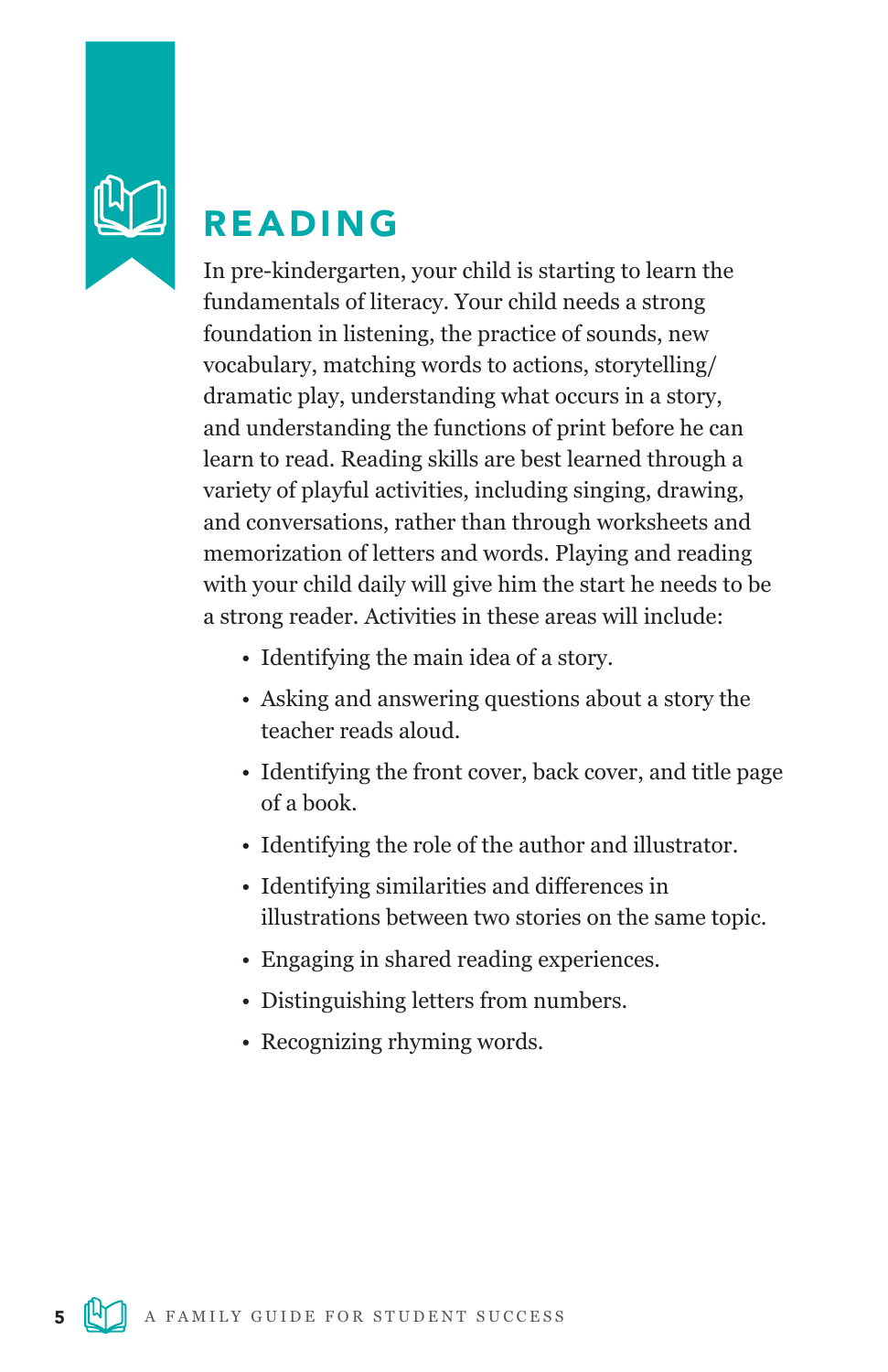With prompting and support, your child can ask and/or answer questions with details related to books, pictures, and other print materials.

- Respond to who, what, when, where, why or how questions.
- Guess what happens next in a story.
- Bring a book and ask "What is the title?" or "What does this say?"

# HELP AT HOME

- Ask your child questions while reading a story such as "What is happening on this page?" or "What do you think might happen next?"
- ▶ Provide a variety of printed materials for your child such as books, newspapers, store circulars, magazines, and birthday/holiday cards for your child to explore.

### With prompting and support, your child can retell familiar stories (from books, oral presentations, songs, and plays) using diverse media.

- Act out a story in dramatic play.
- Retell a story during center time by sequencing pictures, arranging story characters on a flannel board, or by using puppets.
- Draw a picture illustrating some elements of a story, song, or poem.
- Retell a familiar story to an adult as he writes it down.
- Use conversation, drama, and props to promote creative movement, art, and creative writing.

- Create or provide props related to familiar stories, such as puppets, dress up clothes or costumes, print or writing materials.
- Encourage your child to draw pictures of familiar stories.
- Ask your child to retell a familiar story while you write it down.
- Provide sequence cards, objects, or flannel board pieces for your child to use in retelling the story with family members.

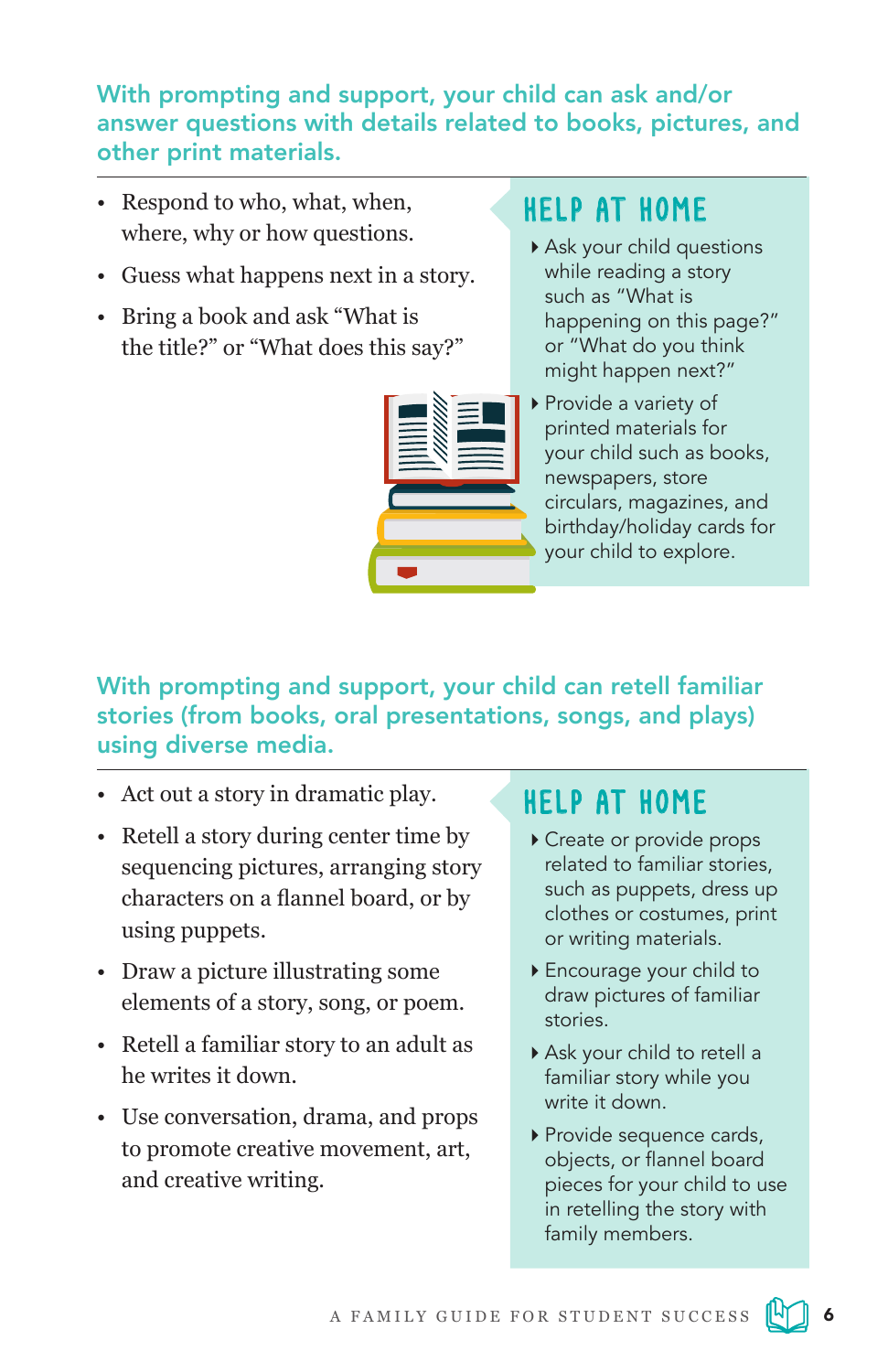### With prompting and support, your child can identify some characters, settings, and/or major events in a story.

- Retell main events in a story.
- Draw a picture of the characters in a book.
- Create a picture, and tell a story about his artwork.
- Pretend to be a character from a story.
- Create a scenario from a story around the house.
- Identify verbally the characters, setting, and ideas of familiar stories.

# HELP AT HOME

- Ask your child to share something interesting about a book.
- Encourage your child to create pictures to represent stories.
- Display your child's pictures along with the parent-written story your child told on walls or refrigerator.
- ▶ Provide plenty of time, materials, and ideas for your child to pretend.

### Your child can develop new vocabulary from stories.

- Use new vocabulary words in conversation or in play.
- Ask what a new word means.

- Discuss new words after reading a story.
- Relate new words with words and/or concepts the child already understands (e.g., "enormous" means "large, huge or big").
- ▶ Use new vocabulary words in conversation and in play with your child, and encourage your child to do the same.
- Introduce new words by reading stories on different topics and talking about new words in that context.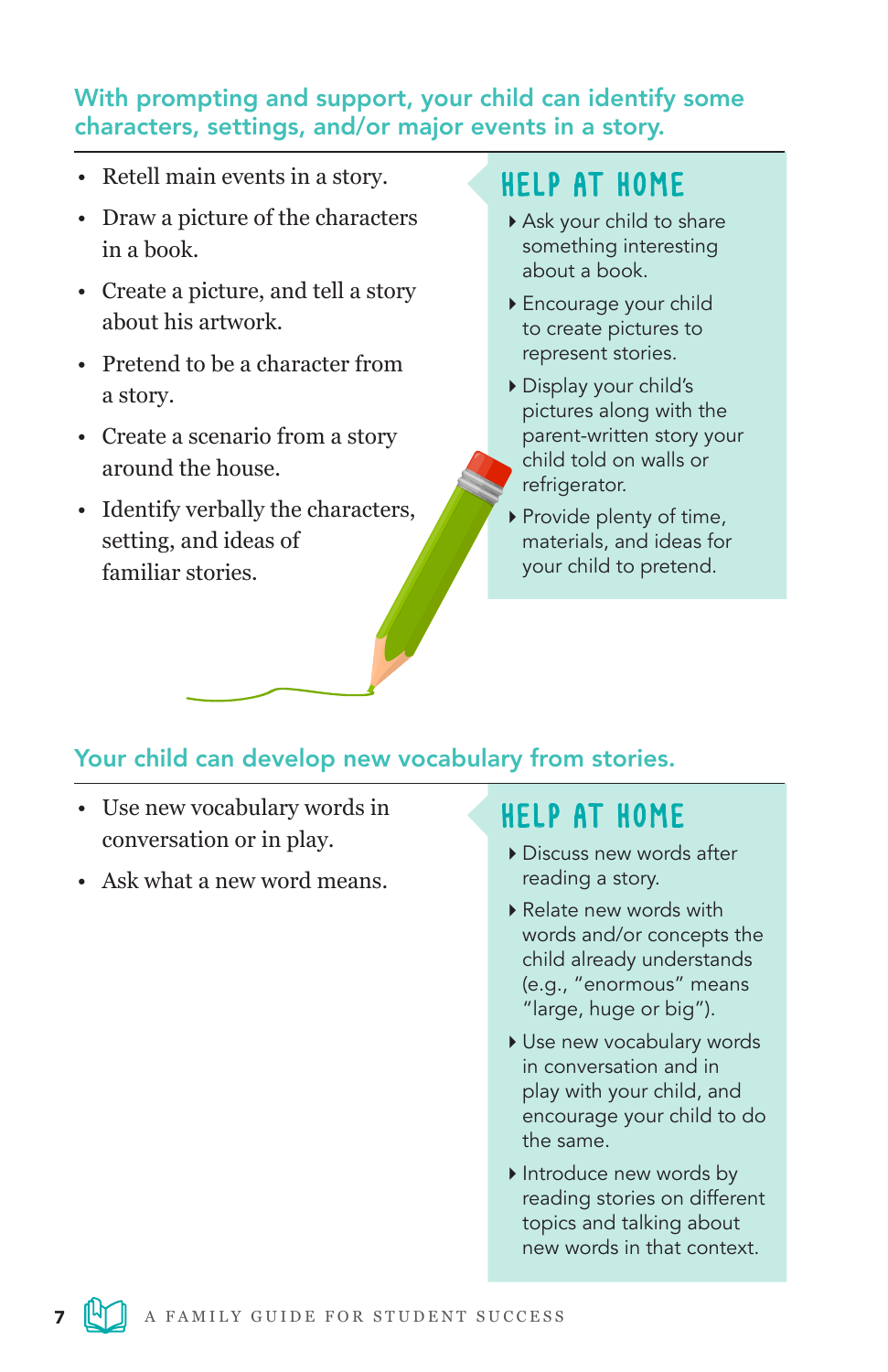## Your child can identify environmental print.

- Explore books, magazines, and newspapers.
- Point out familiar signs and labels throughout the home and community.
- Identify print in familiar places visited most often.

# HELP AT HOME

- Provide books, magazines, store circulars, coupons, and newspapers throughout your home and demonstrate how they can be used to gather information (e.g., checking the weather).
- Label objects and areas throughout your home.
- ▶ Point out familiar signs in the neighborhood, at the grocery store or in shopping centers, and while driving (e.g., street names, store names) and read them to your child.
- Play "I Spy" games with print around your home or in the community.

### With prompting and support, your child can interact with common types of texts.

Zoo

Park

brary

- Look at books with your child.
- Interact with different types of books: fantasy, factual, and books about people that demonstrate racial, cultural, age, gender, and ability diversities.

- Make a variety of books available for use in your home.
- Read different types of stories representing diverse topics, characters, and stories with your child.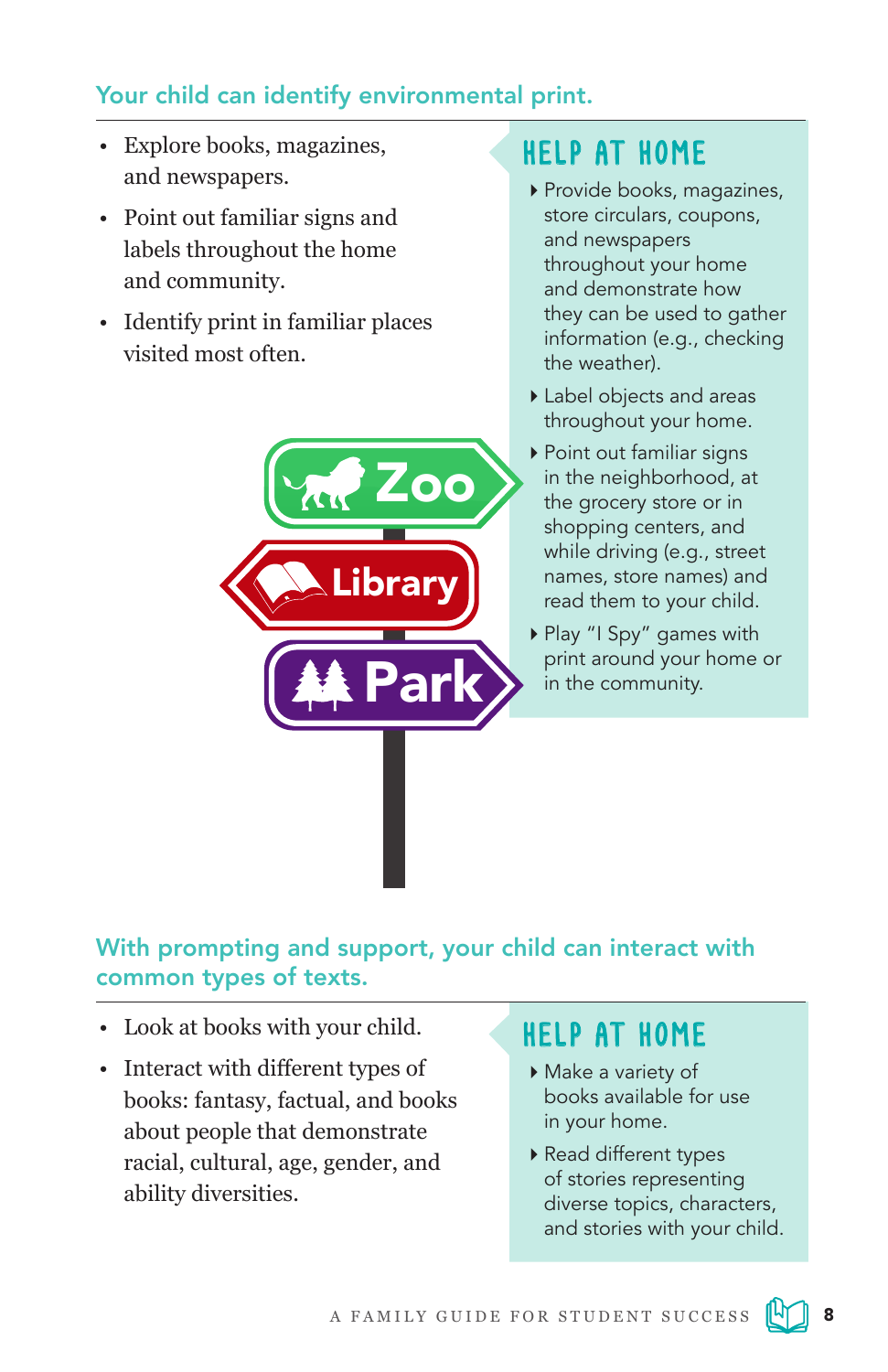### With prompting and support, your child can identify the role of the author and illustrator.

- Discuss how the author writes the story, or words, and the illustrator creates, or draws, the pictures.
- After dictating a story for an adult to write or working on creating a book, he says, "I am an author."
- After drawing a picture or working on creating a book with pictures, he says, "I am an illustrator."

- I I dentify the roles of the author and illustrator before reading.
- Provide/display your child-created books in your home.
- Allow your child to create a book individually or with help, identifying the author and illustrator.

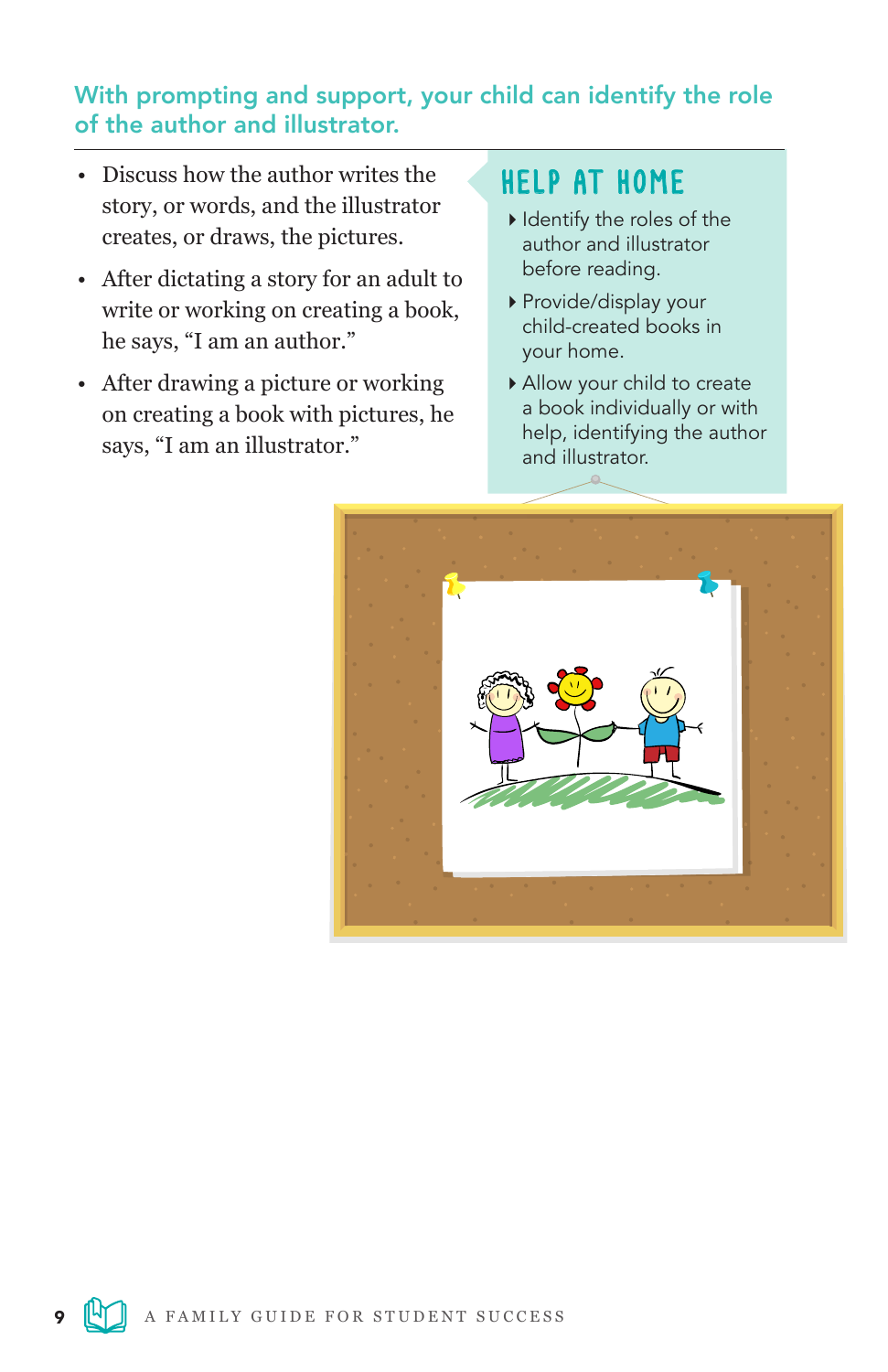### With prompting and support, make connections among self, illustrations, and the story.

- Relate what happens in a story to an event in his own life (e.g., "That's like when I…").
- Relate story illustrations to his own life, family, and community.
- Participate in a picture walk.
- Participate in small group questions and answers.
- Use props in dramatic play to act out stories or create new stories.

- Demonstrate sharing your own experiences while reading a relevant story. Use expressions like, "This reminds me of…"
- Read books that reflect your child's own life, family, and community, and encourage your child to talk about similarities and differences.
- Before reading the book, walk through the illustrations and ask your child to predict the story. After reading the book, ask your child if the predictions were correct and talk about why those predictions were made, guiding your child to discover the connections between illustrations and text.

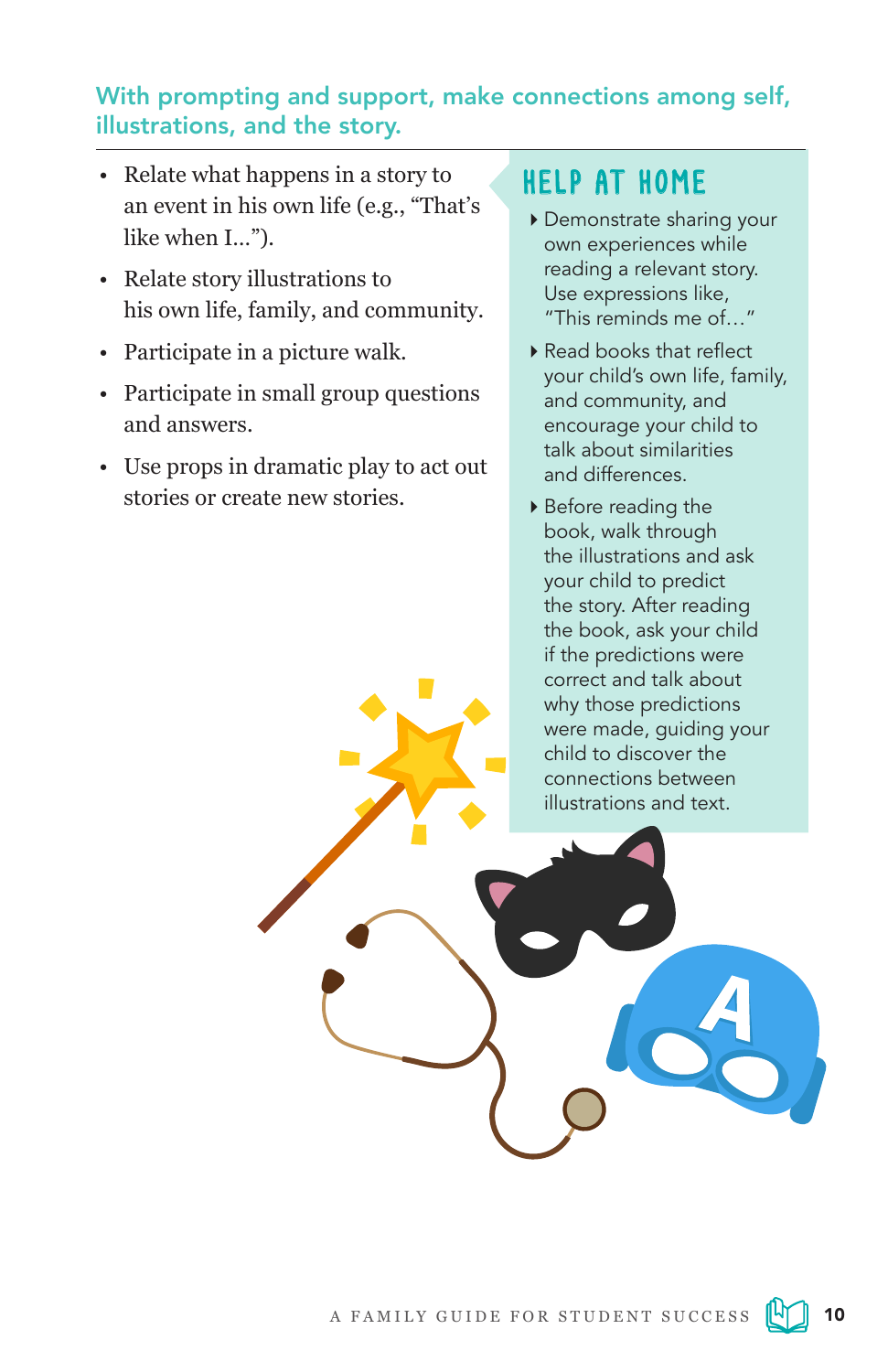### With prompting and support, your child can compare and contrast adventures and experiences of characters in familiar stories.

- Ask and answer questions about how two characters are the same and/or different.
- Act out the actions of different characters in familiar stories.
- Discuss how two stories are similar and/or different.

- Ask how characters are alike or different in familiar stories.
- Read a story aloud emphasizing one character (e.g., by sound effects, different voice). Then read the story aloud again emphasizing a different character. Lead your child in discussions of the characters.
- Provide props for your child to act out stories.

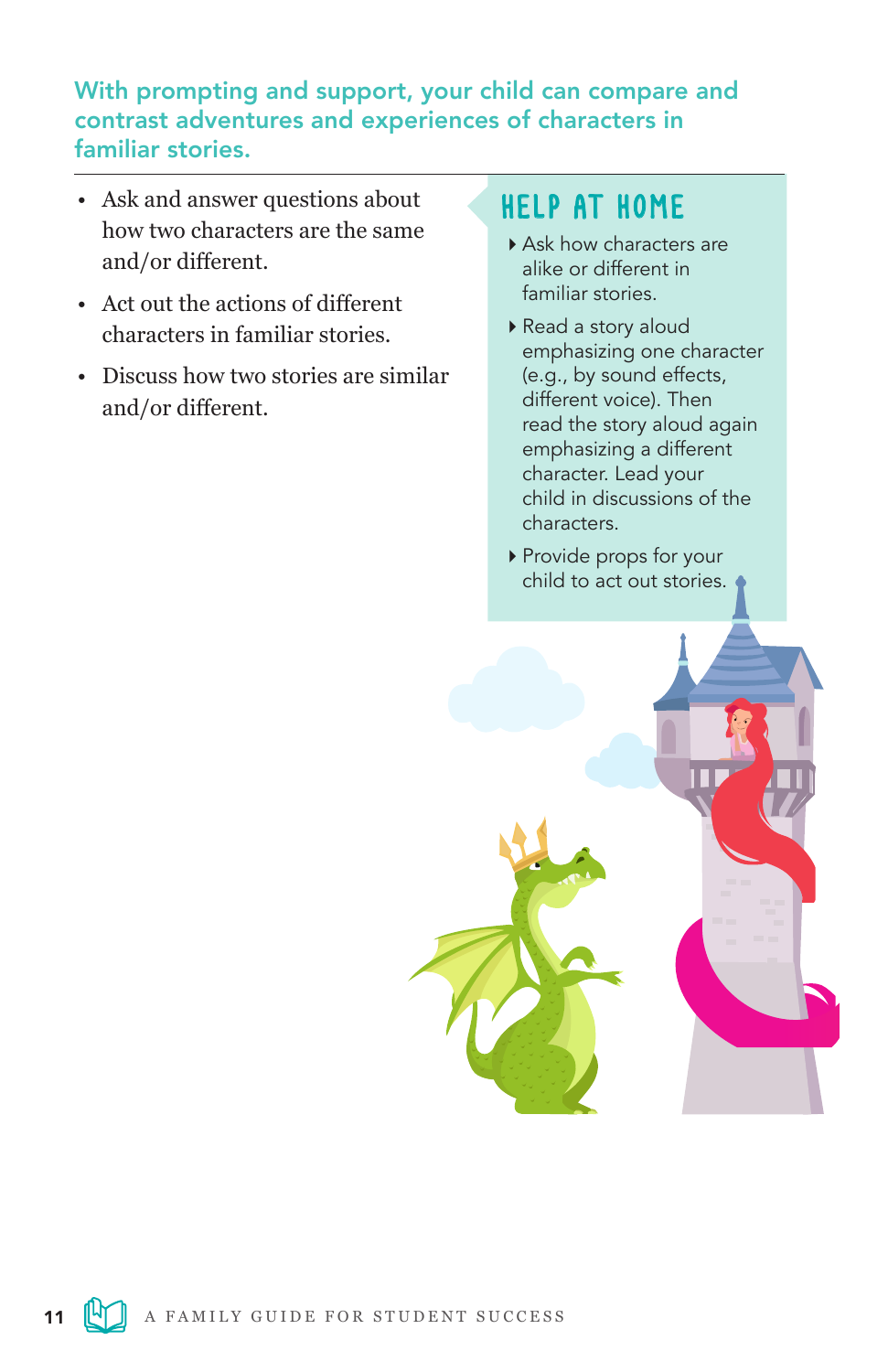Your child can actively engage in a variety of shared reading experiences (e.g., small group, whole group, with a peer or teacher) with purpose and understanding through extension activities.

- Say, "I see that…" or "I wonder why…?" as he reads and talks about a story.
- Create a picture based on a story after reading or telling a story.
- Act out the story after hearing the story.
- Move like the characters in a story with or without music.



- Ask your child what he notices or wonders about the story. Have your child look at the pictures and guess what will happen before reading.
- Provide materials for your child to create art about the story and retell or dictate the story from his art.
- ▶ Provide props to act out the story, and encourage your child to use the story's language.
- ▶ Provide music and props for your child to move like the characters.
- Encourage independent reading, reading with siblings, and reading with the whole family.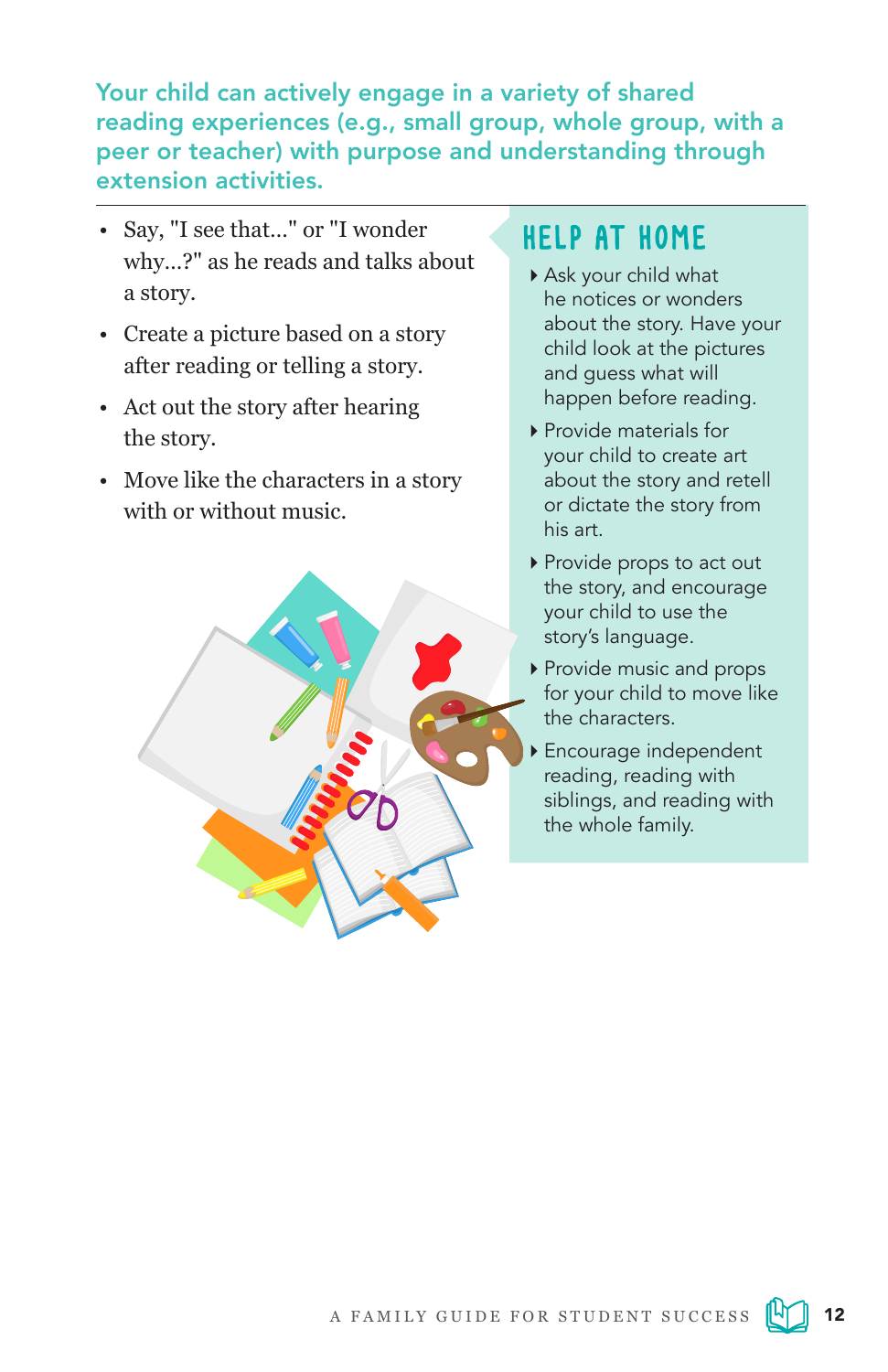### With prompting and support, your child can ask and/ or answer questions with details related to a variety of informational print materials.

- Guess what happens next (make predictions).
- Answer who, what, when, where, why, or how questions asked by other adults and children.
- Respond to questions by stating a new fact learned from a recently read book.
- Use charts, graphs, maps, lists, and other reference materials.



- After reading a factual book, magazine, etc., ask, "What did we learn about…?"
- During the reading of a factual text ask, "What do you think is going to happen next?"
- During and after reading factual text, ask questions, such as "who, what, when, where, why, and how?"
- After completing a family chart/graph, ask your child a question to interpret from the chart/graph (e.g., for a chart on favorite ice cream, ask, "What were the different types of ice cream people liked?").
- Discuss where your child lives and point to that place on a map. Point to where another family member lives. Discuss where the family member lives in relation to your child (e.g., "Is Aunt Sarah nearby or far away?" "How far away is the Grand Canyon from Mississippi?").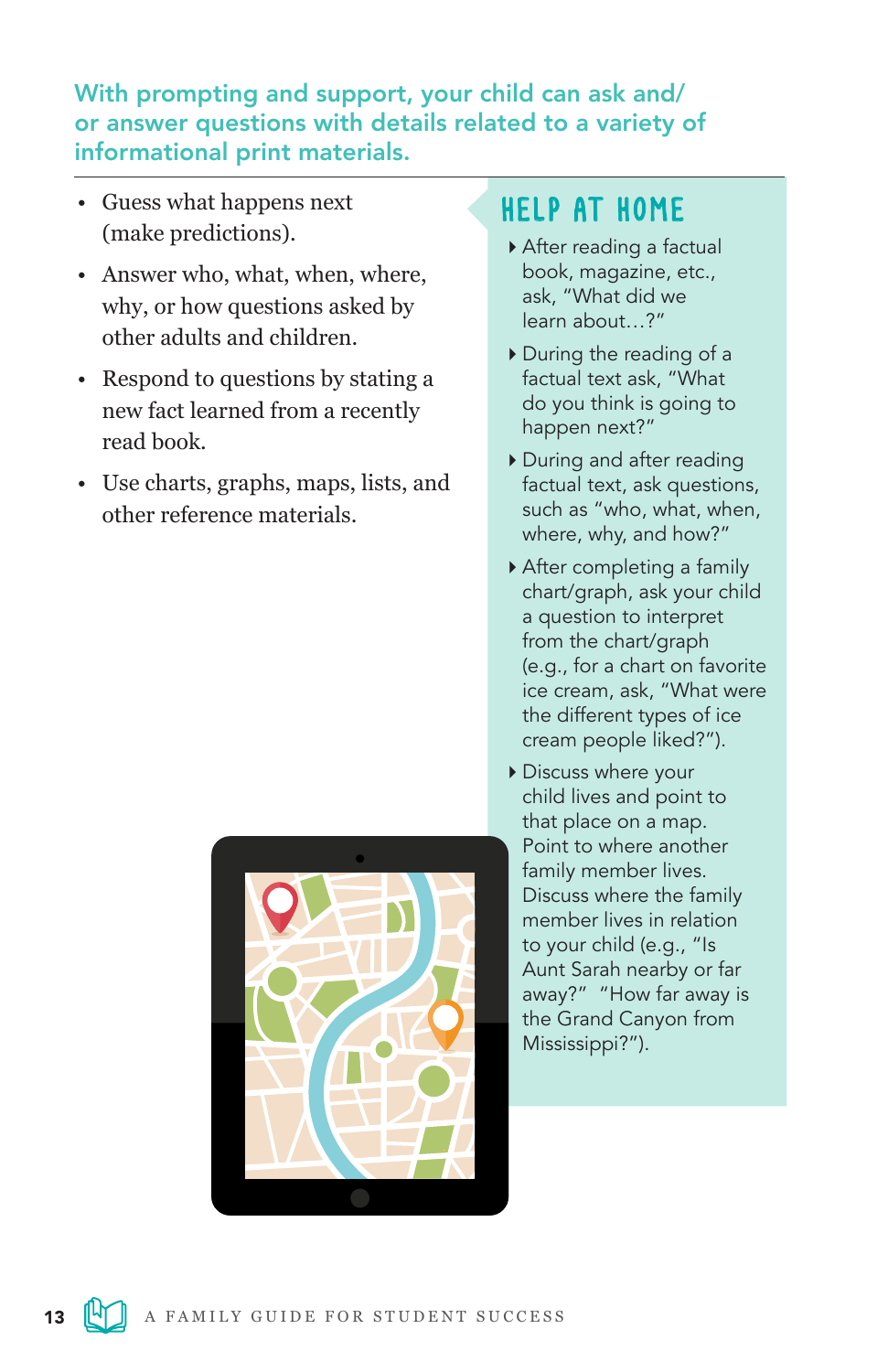### With prompting and support, your child can identify the main topic/idea and retell some details using diverse media.

- Act out main ideas of the story alone, with a relative, or friend.
- Retell some ideas using writing or art materials, and/or dramatic play props.

# HELP AT HOME

- ▶ Provide materials for your child to use to retell, draw, or act out idea(s) from a factual text.
- Watch a video together and talk with your child about the main idea of the video.



With prompting and support, your child can demonstrate the connections among individuals, events, ideas, or pieces of information in a text (e.g., art, dramatic play, creative writing, and conversation).

- Answer questions about how and why things happen.
- Retell a story.

- Demonstrate acting out different scenarios.
- Read factual books, magazines, etc., and discuss "how" and "why" things happen.
- Provide opportunities for you to work with your child in order to help him make deeper connections.

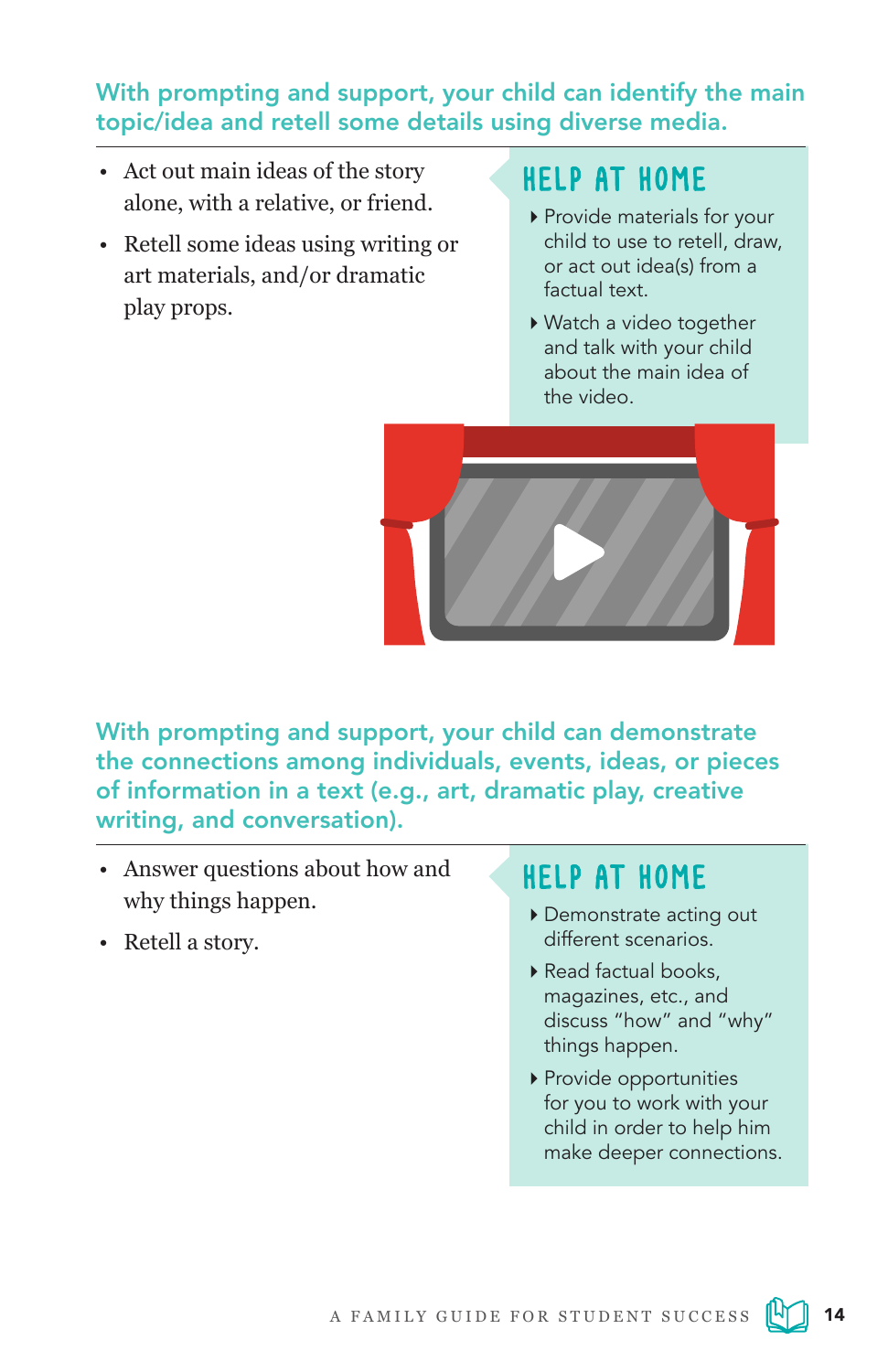### You child exhibits curiosity and interest about words in a variety of informational texts.

- Identify titles of familiar informational texts found throughout the home.
- Ask for the meaning of words he does not know.



## HELP AT HOME

- ▶ Provide factual books throughout your home, categorized by topic (e.g., animals, plants), and labeled by category.
- Before reading a new factual text with your child, provide definitions of new words or concepts.
- Read factual books to your child.
- When possible, use sensory (e.g., sight, sound, touch, smell, hearing) activities to show the connection between a word and its meaning (e.g., act out the meaning of "twirl").

With prompting and support, your child can identify the front cover, back cover, and title page of a book.

- Identify the parts of a book.
- Design and create a front and/or back cover of a book.

- $\blacktriangleright$  Identify the parts of a book before reading.
- Explain the similarities and differences of the parts of a book (e.g., both the front cover and title page contain the title of the book but the front cover is the first part of the book we see and it usually has a colorful illustration).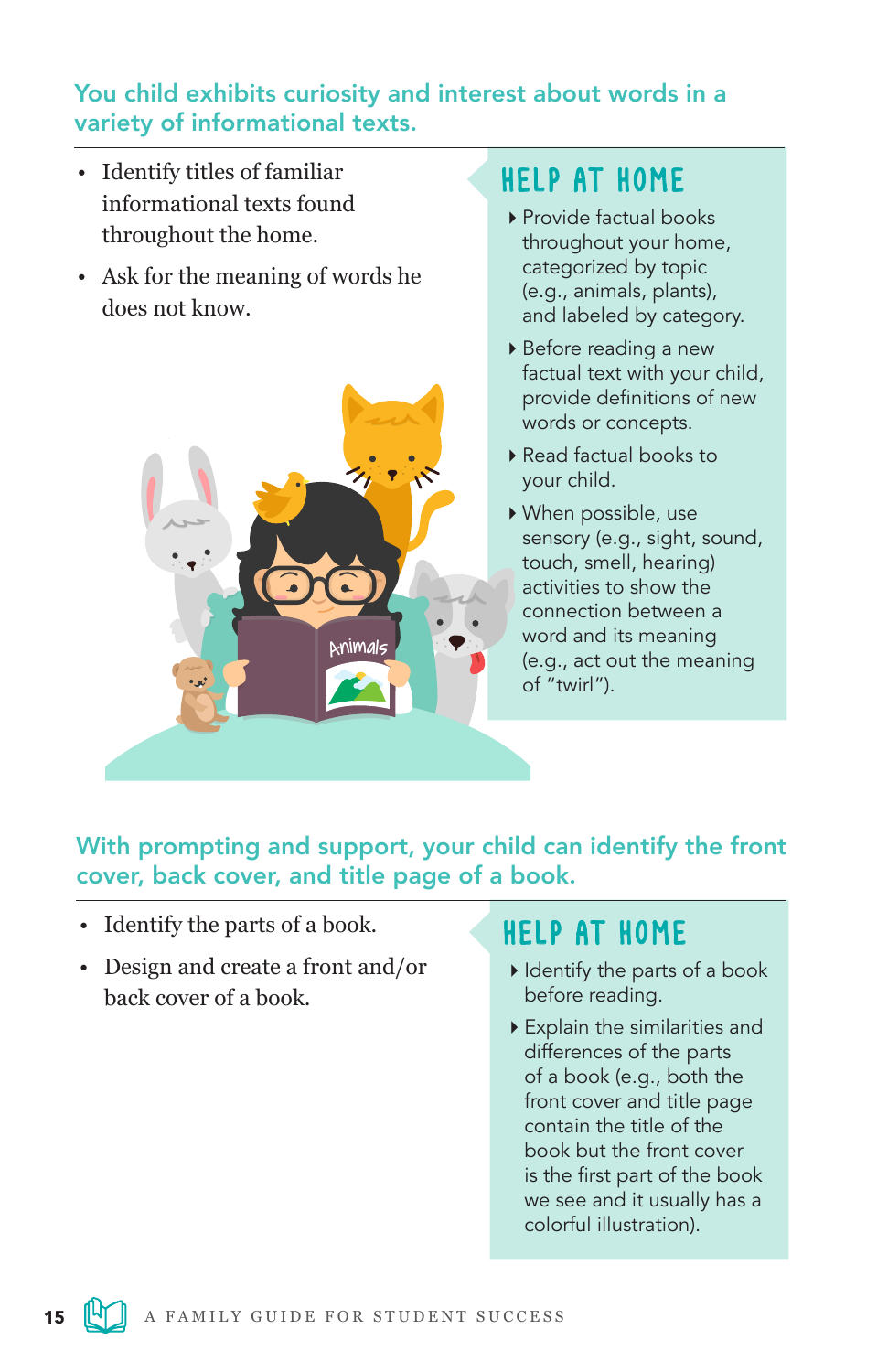### With prompting and support, your child can identify the role of the author and illustrator in informational text.

- Say the author writes the text, or words, and the illustrator creates the pictures, or takes the photographs.
- Use family photographs to create an "All About Me" informational text. Talk about being both the author and the illustrator as he provided the pictures and organized the wording of the story.

# HELP AT HOME

- $\blacktriangleright$  Identify the roles of the author and illustrator before reading with your child.
- Organize your child's books by author's last name. Encourage your child to figure out how the books are organized.

## With prompting and support, your child can make connections between self and text and/or information and text.

- Relate what happens in the text to an event in his own life: "That's like when I…"
- Make connections between texts in different books on the same topic.

- ▶ Share connections to personal experiences while reading a book, "This reminds me of  $\mu$
- Ask questions to prompt your child to make connections himself, such as "Have you ever…?"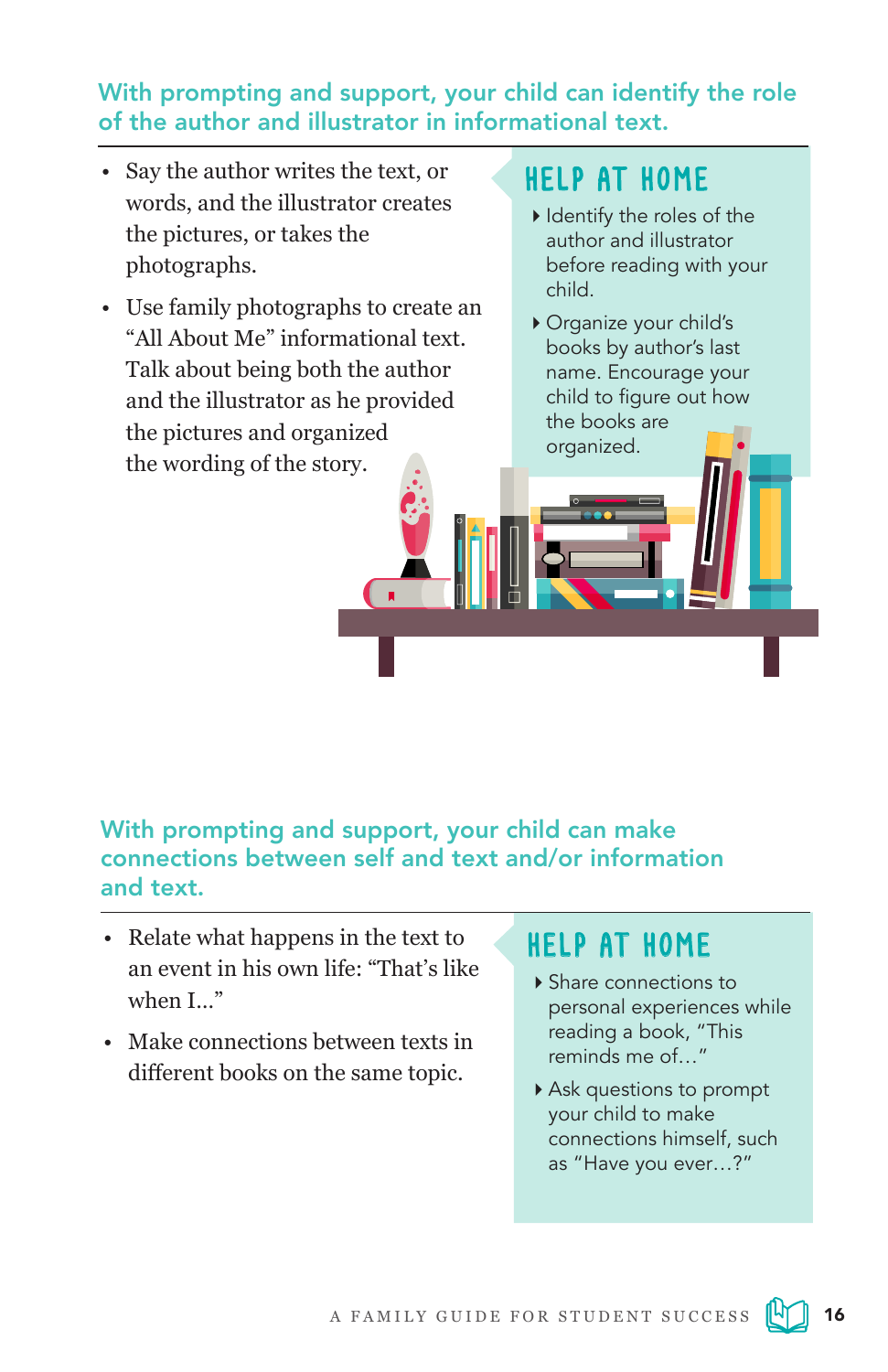### With prompting and support, your child can explore the purpose of the informational text as it relates to self.

- Act out roles of community helpers after reading informational texts on the same topic. Discuss how he does some of these same roles at home or school (e.g., helping parents cook, taking care of pets).
- Share information about his family when reading books about families of different cultures or with different cultural customs.

## HELP AT HOME

- Provide factual books, magazines, etc. about community helpers to give your child ideas for acting out roles.
- Read factual text about a community helper and then visit that community helper in the community where your child lives.

## With prompting and support, your child can identify similarities and differences in illustrations between two texts on the same topic.

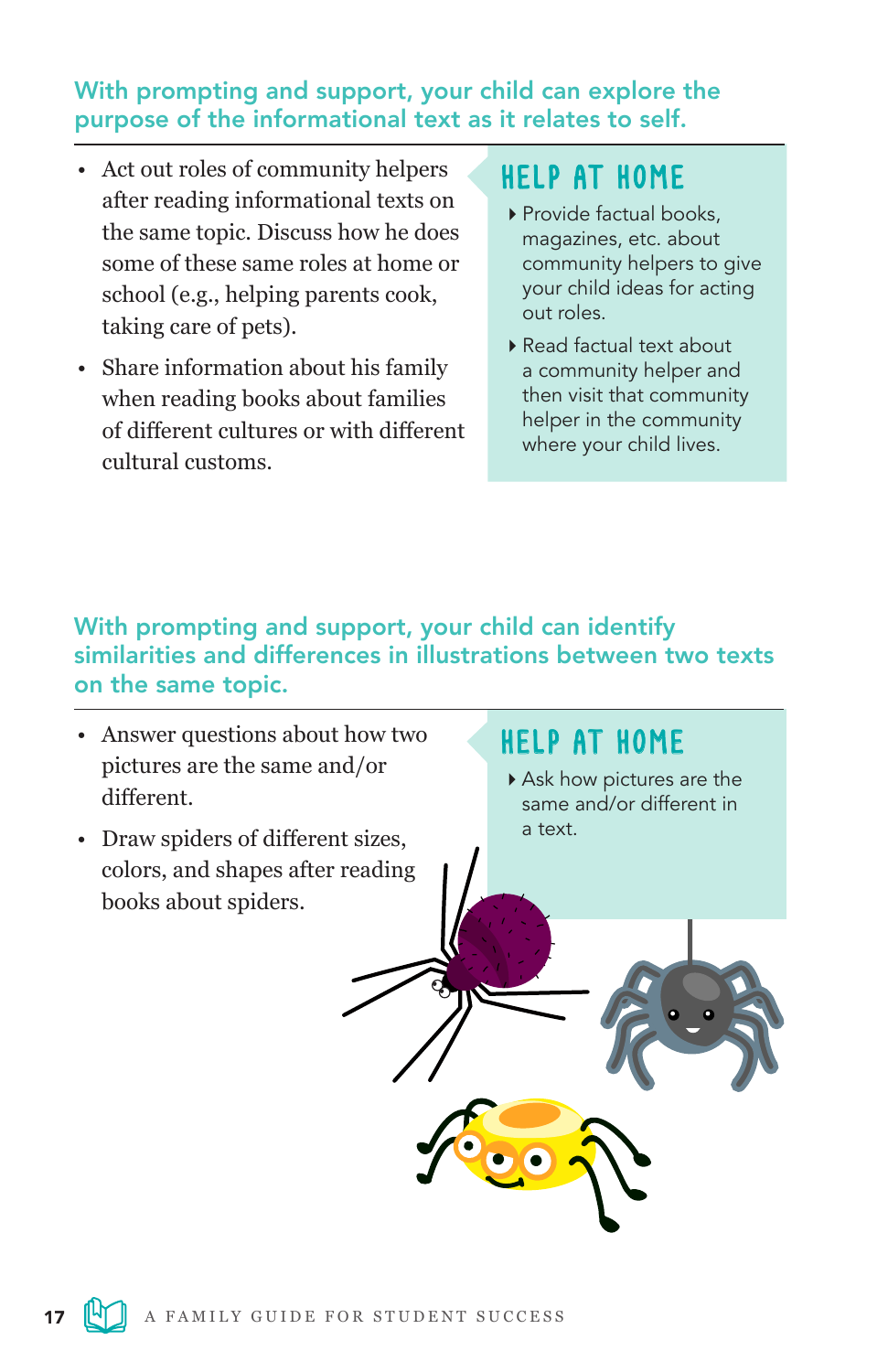With prompting and support, you child can actively engage in a variety of shared reading experiences (e.g., small group, whole group, with a peer or teacher) with purpose and understanding through extension activities (e.g., experiments, observations, topic studies, conversations, illustrated journals).

- Say "I wonder" or "I see" when talking about a text.
- Create visual art or act out a story after hearing a text.
- Retell a series of past events found in informational text.

## HELP AT HOME

- Ask your child what he liked or wondered about the story in the beginning and at the end.
- Provide materials and encourage your child to create visual artwork of the story.
- Explain to your child that factual texts are found in other areas of our lives besides reading, such as social studies, science, etc.

With prompting and support, your child can recognize an association between spoken and written words.

- Create a picutre, then dictate a story while an adult writes the words.
- Pretend to "write" notes and stories.
- Dictate a story while an adult writes the words.

- ▶ Point out that printed words provide information (e.g., charts, recipes, journals, labels) through daily experiences.
- ▶ Provide a writing center and/or opportunities for writing.
- Write down your child's dictation.

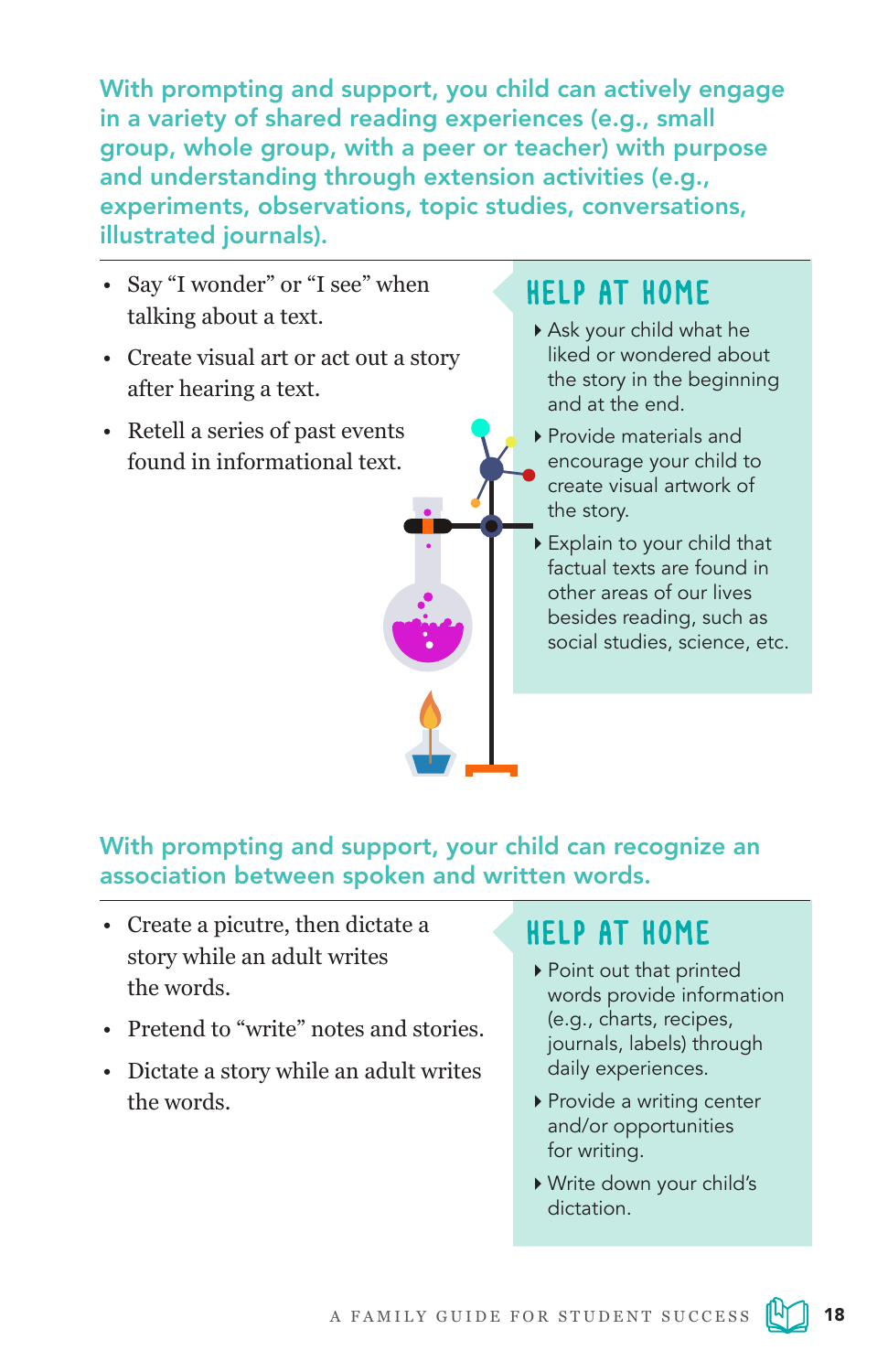### With prompting and support, your child can recognize that the letters of the alphabet are a special category of visual graphics that can be individually named.

- View videos or interactive technology that joins music, rhythm, color, etc. to the teaching of letters.
- Identify the letters of the alphabet with manipulatives, including capital and lowercase letters.
- Create letters with different materials (e.g., pipe cleaners, play dough).



# HELP AT HOME

- Provide a variety of materials that teach letters (e.g., magnets, foam letters, cookie cutters, blocks with letters on them, alphabet puzzles).
- Provide manipulative materials with letters of the alphabet. Create space where your child can create letters with paint, sand, toothpicks, and/or by gluing small items onto large written letters.
- Read alphabet books or books about letters, such as *Chicka Chicka Boom Boom*.

With prompting and support, your child can recognize and name some upper and lowercase letters of the alphabet, especially those in his own name.

- Name the upper and lowercase letters of the alphabet with manipulatives.
- Name the letters in his own name.
- Identify belongings of others by the name written on them.
- Write his own name beginning with an uppercase letter.
- Participate in games matching uppercase to lowercase letters.

- Make a variety of materials available for letter recognition and formation.
- Label items (e.g., clothing, books, drawings) using your child's name.
- Encourage your child to write his name on his work.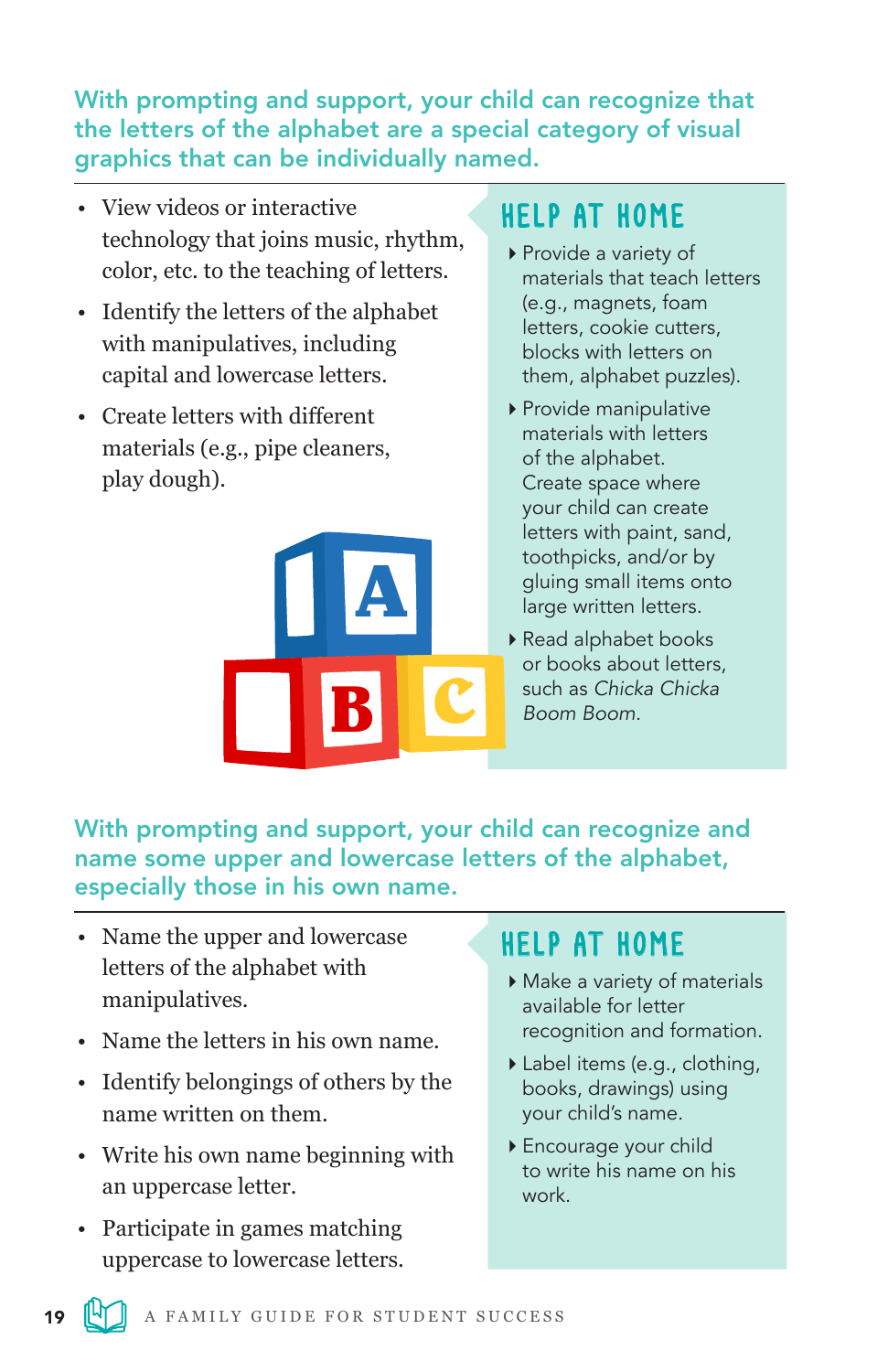### With prompting and support, your child can differentiate letters from numbers.

• Separate letters from numbers.

# HELP AT HOME

- Read books, such as *Chicka Chicka Boom Boom* and *Chicka Chicka, 123,* and talk about the differences between the two books.
- Provide manipulative materials with letters and numbers, such as alphabet and number puzzles and magnets.
- Play letter and number matching games with your child.

With prompting and support, your child can recognize words as a unit of print and understand that letters are grouped to form words.

- Pretend to "read" words in books.
- Point to words in books while pretending to read them.
- Identify labels at home.
- Tell the number of words in a line of text.

- Demonstrate pointing to words in books while reading.
- Label the items in your child's personal spaces.
- Use print found around your home and in the community.
- ▶ Point to one letter and then point to one word. Ask your child how they relate (e.g., letters combine together to make words).

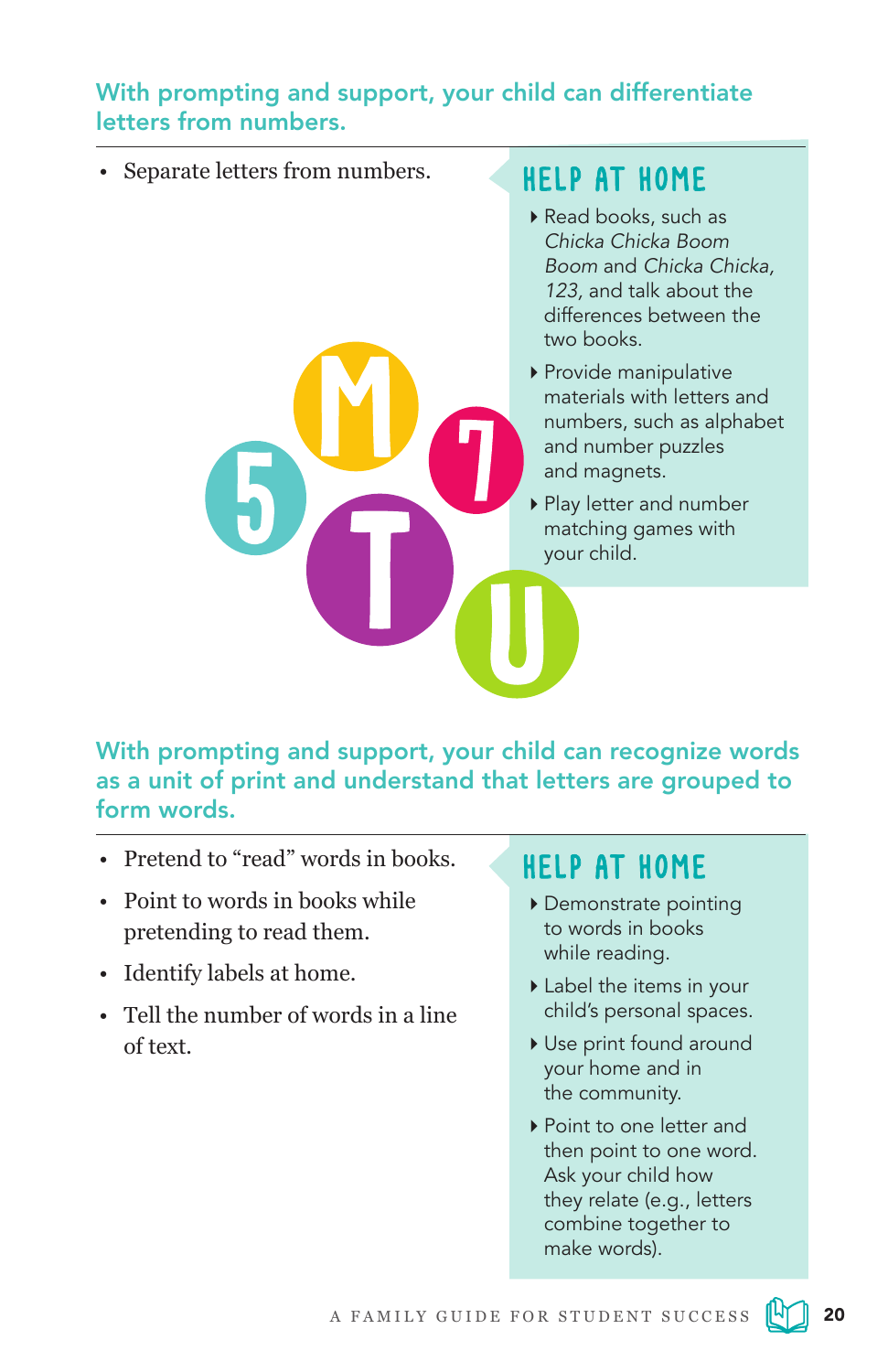### With prompting and support, your child can understand that print moves from left to right, top to bottom, and page by page.

- Hold a book appropriately.
- Pretend to read by moving finger appropriately on the page.

# HELP AT HOME

- Demonstrate moving a finger below the text to demonstrate the correct way to read a book.
- Hold a book upside down and look puzzled, while trying to unsuccessfully read the book. Say, "I can't seem to read this book. Why can't I read it?"



With prompting and support, your child can understand that words are separated by spaces in print.

- Point to words while "reading" a list posted on the wall, pausing between each word.
- Place fingers between words while an adult takes a dictation.

- Point to words while reading a book.
- Demonstrate writing appropriately by leaving space between words.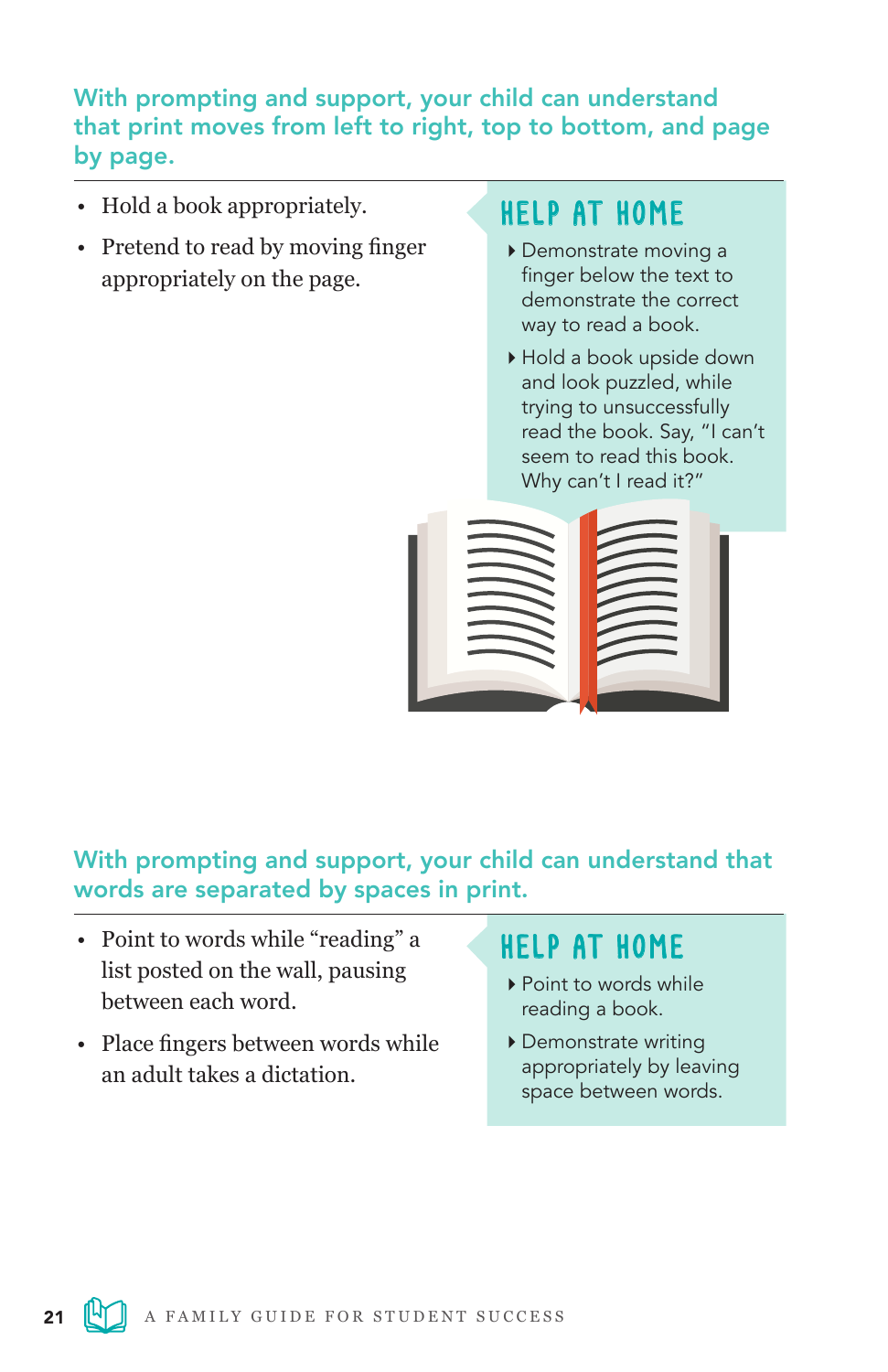### With prompting and support, your child can engage in language play.

• Participate in activities that have rhyming words, repeating words with long/short sounds.

## HELP AT HOME

- Lead your child in "finger plays" and songs that have rhyming and sound patterns (e.g., "Itsy Bitsy Spider").
- ▶ Read books with repeating and/or rhyming words or phrases. After reading half of the book, pause at these words or phrases and encourage your child to finish the phrases for you.

### With prompting and support, your child can explore and recognize rhyming words.

- Repeat words that rhyme.
- Recite parts of familiar poems and stories.
- Use songs, "finger plays," nursery rhymes, imitation, poetry, and conversation.

- Encourage your child to identify and repeat words that rhyme while reading a familiar poem, story, or nursery rhyme.
- Create a poetry book incorporating poems recited together over the year.
- Lead your child in singing jump rope rhymes while outside.
- Make up silly words that are not real so they rhyme with a real word.

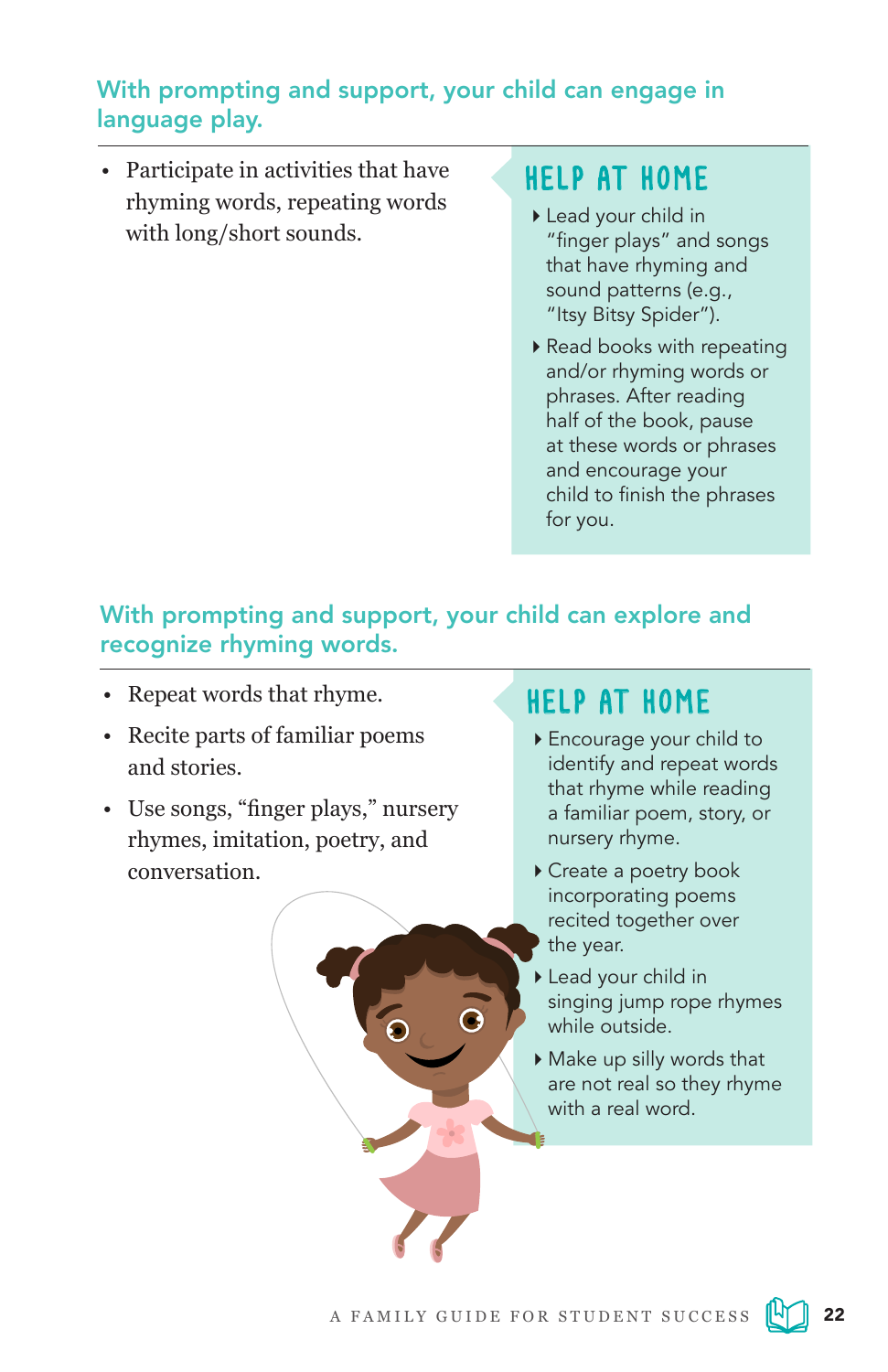### With prompting and support, your child can demonstrate awareness of the relationship between sounds and letters.

- Identify the letter for the beginning sound in a word.
- Attempt to sound out a word by looking at the beginning letter.
- Say the sounds of letters.

# HELP AT HOME

- Read books and prompt your child to identify initial sounds of words.
- Demonstrate the sounds letters make.

With prompting and support, your child can demonstrate an understanding of syllables in words (units of sound) by clapping, stomping, and finger tapping.

• Copy an adult's clapping syllables in words.

# HELP AT HOME

- Clap syllables in your child's name or other family members' names.
- Clap syllables in words found in poems, rhymes, or songs.

## With prompting and support, isolate and pronounce the initial sounds in words.

- Say the beginning sounds of a word.
- Recite familiar tongue twisters.

- ▶ Play "I Spy" to identify something that begins with a /t/ sound as in table.
- Read books with alliteration – same beginning sound/letter of words (e.g., Sally sells seashells by the seashore), drawing your child's attention to the words that begin with a similar sound.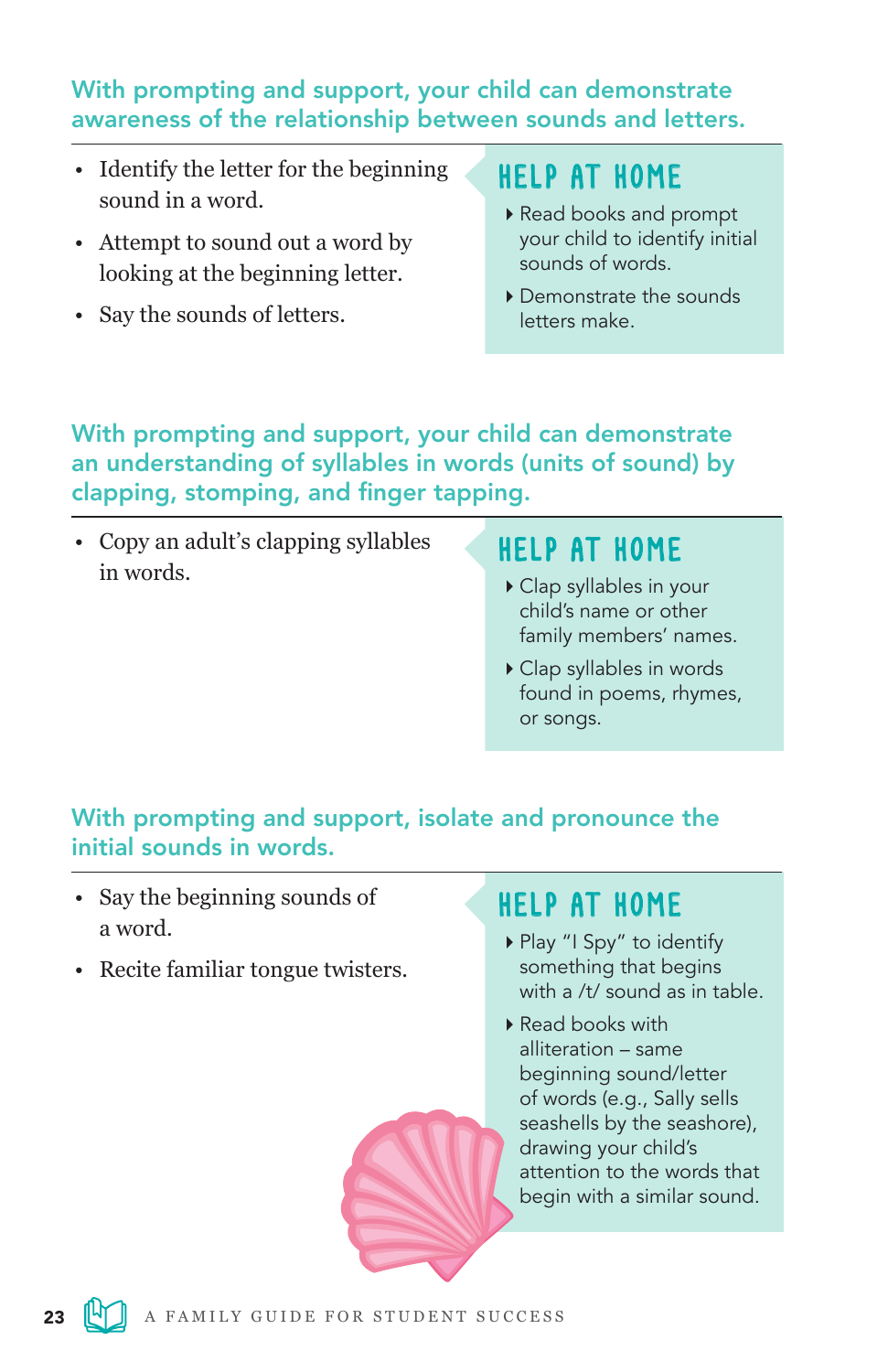### With prompting and support, your child can demonstrate an awareness of ending sounds in words.

- Recognize the ending sound of a word.
- Choose the object with the ending sound that corresponds to a spoken word.

# HELP AT HOME

- ▶ Play "I Spy" to identify something that ends with a /p/ sound as in cup.
- ▶ Say a word and direct your child to choose an object that ends with that sound.

### With prompting and support, your child can demonstrate one-to-one letter-sound correspondence by producing the primary sound of some consonants.

- Point to a consonant letter while saying the primary letter sound.
- Pick a consonant letter out of a mystery bag and say its primary letter sound.



# HELP AT HOME

- Play word games and color the initial consonant in a different color from the rest of the word (e.g., cat, hat, sat).
- ▶ Provide a mystery bag of consonant letters and instruct your child to choose one and say its primary consonant sound.

### With prompting and support, your child can recognize his or her own name, environmental print, and some common highfrequency sight words.

- Identify his name in print.
- Identify some familiar words in print, such as the names of his parents, siblings, and/or relatives.
- Identify pronouns (e.g., I, me, you) and articles (e.g., and, the) in print.

- Display your child's name on artwork, toys, etc.
- Ask your child to find his name and his family members' names.
- ▶ Play sight word games, such as a friend says a sight word and your child has to find it in print.